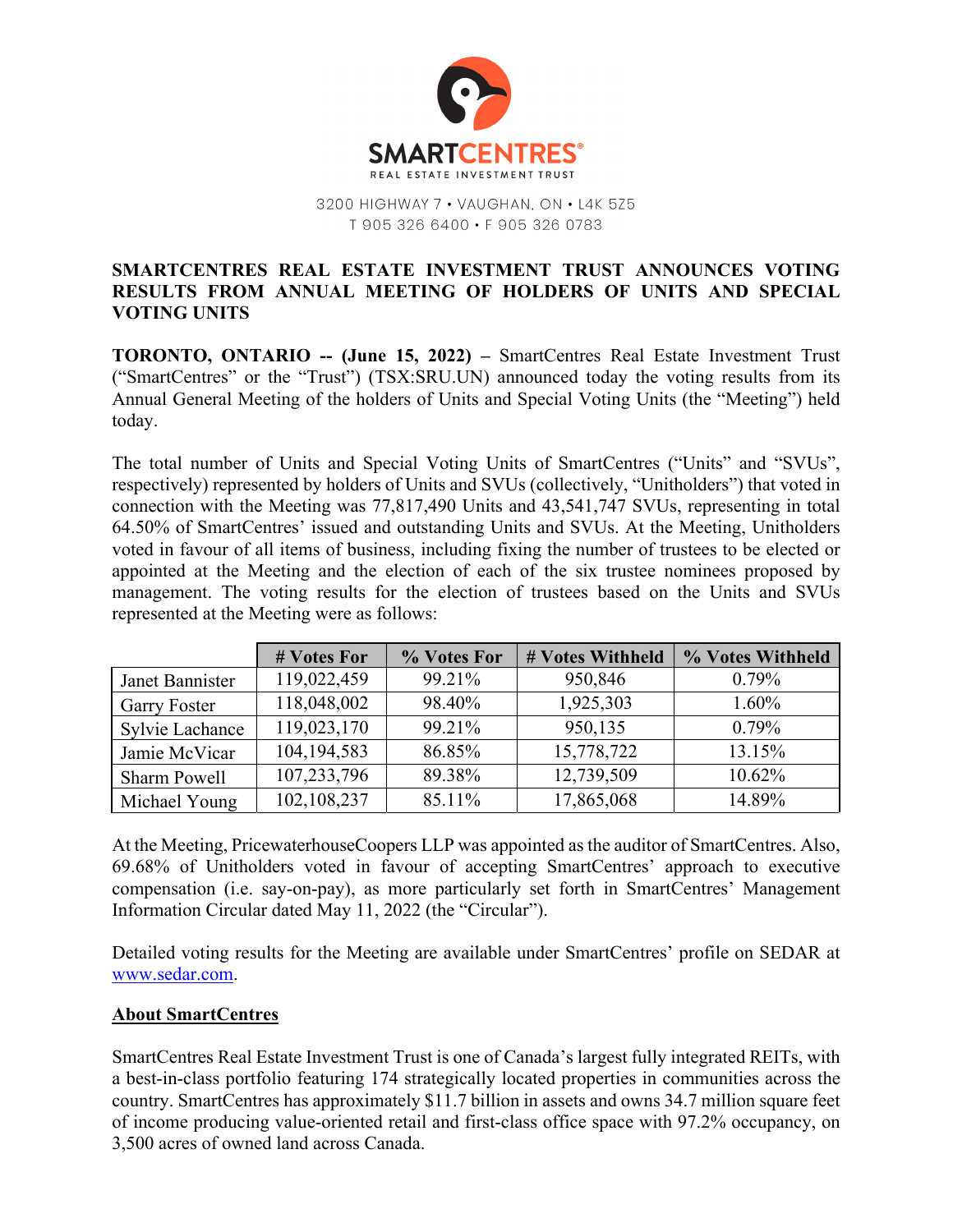SmartCentres continues to focus on enhancing the lives of Canadians by planning and developing complete, connected, mixed-use communities on its existing retail properties. Project 512, a publicly announced \$15.2 billion intensification program (\$9.8 billion at SmartCentres' share) represents the Trust's current major development focus on which construction is expected to commence within the next five years. This intensification program consists of rental apartments, condos, seniors' residences and hotels, to be developed under the SmartLiving banner, and retail, office, and storage facilities, to be developed under the SmartCentres banner.

SmartCentres' intensification program is expected to produce an additional 58.6 million square feet (40.6 million square feet at SmartCentres' share) of space, 28.6 million square feet (18.6 million square feet at SmartCentres' share) of which has or will commence construction within the next five years. From shopping centres to city centres, SmartCentres is uniquely positioned to reshape the Canadian urban and urban-suburban landscape.

Included in this intensification program is the Trust's share of SmartVMC which, when completed, is expected to include approximately 20.0 million square feet of mixed-use space in Vaughan, Ontario. Construction of the first five sold-out phases of Transit City Condominiums that represent 2,789 residential units continues to progress. Final closings of the first three phases of Transit City Condominiums began ahead of budget and ahead of schedule in August 2020 and all 1,741 units in these phases have now closed. In addition, the 22 sold-out townhomes that complete this phase of the project, are expected to close in 2022. The fourth and fifth sold-out phases representing 1,026 units are currently under construction and are expected to close in 2023.

*Certain statements in this Press Release are "forward-looking statements" that reflect management's expectations regarding the Trust's future growth, results of operations, performance and business prospects and opportunities. More specifically, certain statements including, but not limited to, statements related to SmartCentres' expected or planned development plans and joint venture projects, including the described type, scope, costs and other financial metrics and the expected timing of construction and condominium closings and statements that contain words such as "could", "should", "can", "anticipate", "expect", "believe", "will", "may" and similar expressions and statements relating to matters that are not historical facts, constitute "forward-looking statements". These forward-looking statements are presented for the purpose of assisting the Trust's Unitholders and financial analysts in understanding the Trust's operating environment and may not be appropriate for other purposes. Such forward-looking statements reflect management's current beliefs and are based on information currently available to management.* 

*However, such forward-looking statements involve significant risks and uncertainties. A number of factors could cause actual results to differ materially from the results discussed in the forwardlooking statements, including risks associated with potential acquisitions not being completed or not being completed on the contemplated terms, public health crises such as the COVID-19 pandemic, real property ownership and development, debt and equity financing for development, interest and financing costs, construction and development risks, ability to obtain commercial and municipal consents for development. These risks and others are more fully discussed under the heading "Risks and Uncertainties" and elsewhere in SmartCentres' most recent Management's Discussion and Analysis, as well as under the heading "Risk Factors" in SmartCentres' most recent Annual Information Form. Although the forward-looking statements contained in this Press*